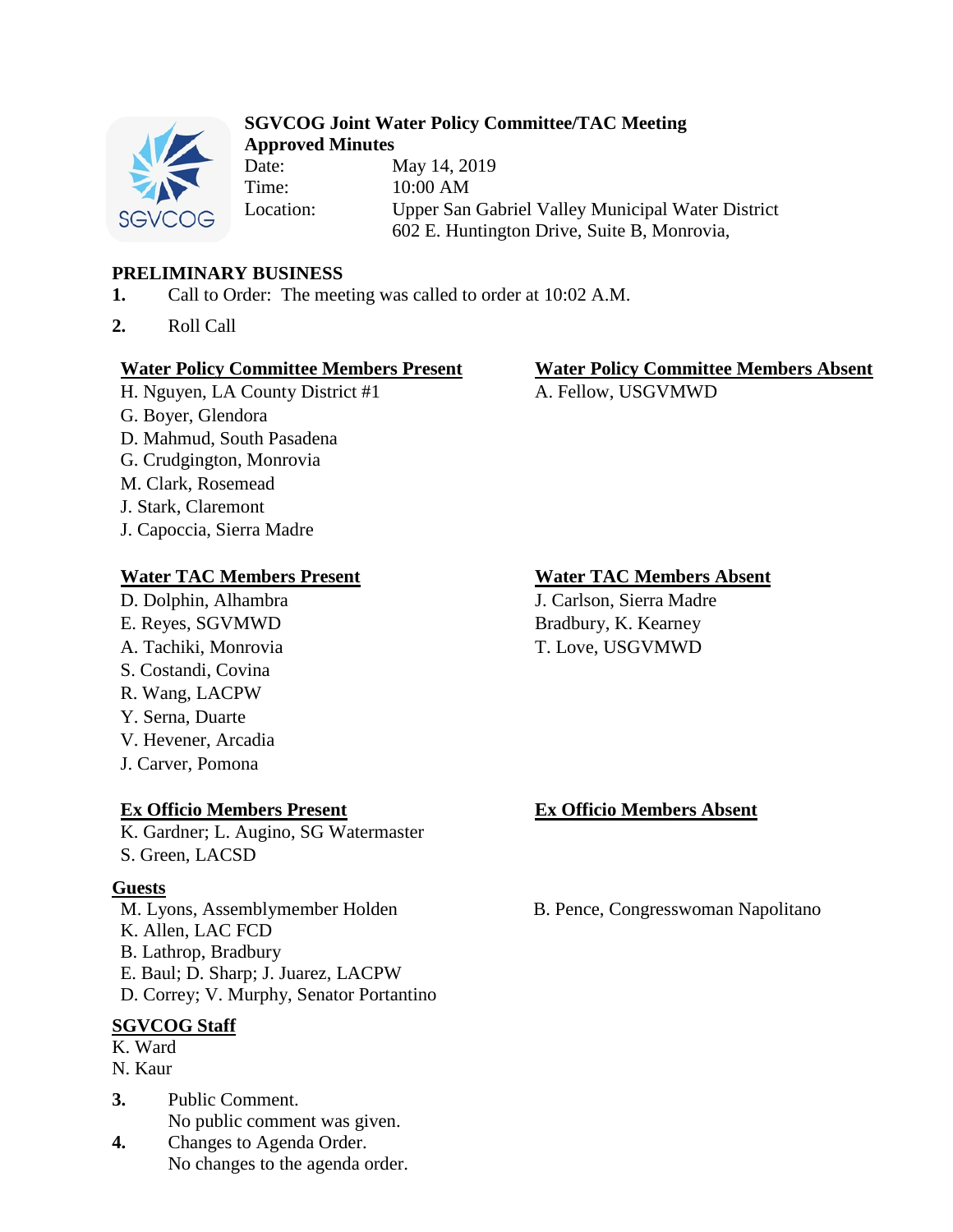### **CONSENT CALENDAR**

**5.** Water Committee/TAC Meeting Minutes

**There was a motion to approve the consent calendar. (M/S: Gloria /D. Maggie).**

**[MOTION PASSED]**

| AYES:           | Alhambra, Arcadia, Monrovia, Glendora, Sierra Madre, South Pasadena, |
|-----------------|----------------------------------------------------------------------|
|                 | LACPW, LA County District #1, Rosemead, Pomona, Duarte, Claremont,   |
|                 | <b>SGVMWD, Covina</b>                                                |
| <b>NOES:</b>    |                                                                      |
| <b>ABSTAIN:</b> |                                                                      |
| <b>ABSENT:</b>  | <b>Bradbury, USGVMWD</b>                                             |

### **ACTION ITEMS**

**6.** SB 414 (Caballero): Small System Water Authority Act of 2019

K. Ward presented on this item. There was a request to provide a map of water systems that are referenced in this legislation.

**There was a motion to recommend the Governing Board support SB 414. (M/S: M. Clark/J. Capoccia).**

### **[MOTION PASSED]**

| <b>AYES:</b> | Alhambra, Arcadia, Monrovia, Glendora, Sierra Madre, South Pasadena, |  |
|--------------|----------------------------------------------------------------------|--|
|              | Rosemead, Pomona, Duarte, Claremont, SGVMWD, Covina                  |  |
| <b>NOES:</b> |                                                                      |  |
|              | <b>ABSTAIN:</b>   LA County District #1, LACPW                       |  |
|              | <b>ABSENT:</b>   Bradbury, USGVMWD                                   |  |

**7.** SB 669 (Caballero): Safe Drinking Water Fund

K. Ward presented on this item. SB 669 is a response to SB 623 (Monning) proposed last year that would tax all water systems to address safe drinking water concerns. Additionally, this bill responds to the Governor's proposed trailer bill that would similarly tax water users to address safe drinking water concerns and AB 217 (Garcia). The Committee requested that AB 217 be brought back to the Committee for discussion at the next meeting. There was a request to clarify what happens to funding under this bill in non-surplus budget year.

**There was a motion to recommend the Governing Board support SB 669. (M/S: M. Clark/G. Boyer).**

**[MOTION PASSED]**

| <b>AYES:</b> | Alhambra, Arcadia, Monrovia, Glendora, Sierra Madre, South Pasadena, |
|--------------|----------------------------------------------------------------------|
|              | Rosemead, Pomona, Duarte, Claremont, SGVMWD, Covina                  |
| <b>NOES:</b> |                                                                      |
|              | <b>ABSTAIN:</b>   LA County District #1, LACPW                       |
|              | <b>ABSENT:</b>   Bradbury, USGVMWD                                   |

### **DISCUSSION ITEMS**

**8.** SB 205 (Hertzberg): Stormwater Discharge Compliance

K. Ward presented on this item. There was discussion on the concerns that the burden SB 205 places on local governments regarding the issuance of businesses license and enforcing compliance of the NPDES for certain businesses. The Committee and TAC advised that SB 205 should be opposed unless amended to ensure that training would be provided to city staff regarding the complexities of ensuring a business is in compliance with the NPDES, as well as delaying the implementation of the bill until the industrial classification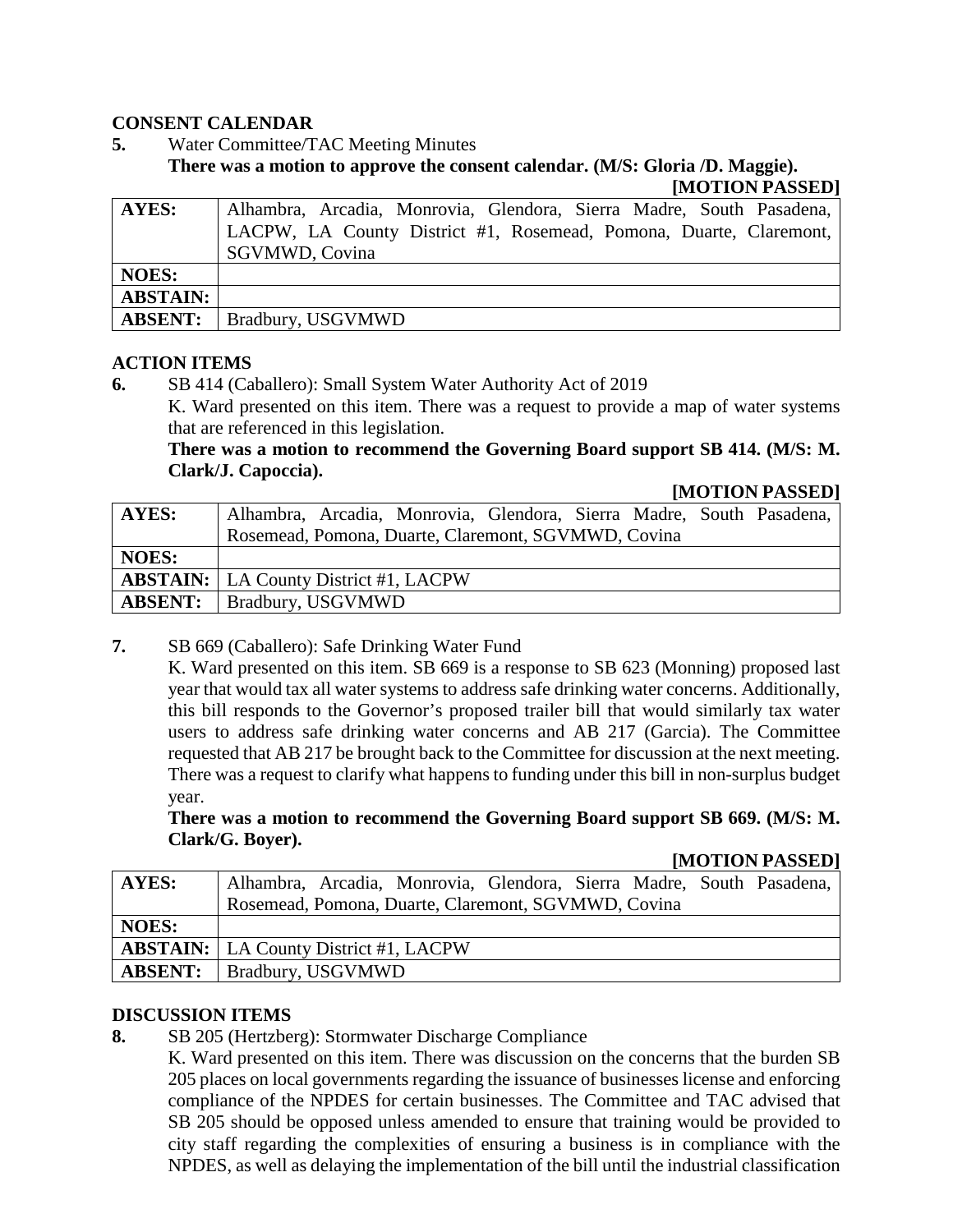codes have been adopted by the State Water Board. The current Standard Industrial Classification (SIC) System is not inclusive of all industries and the North American Industrial Classification System (NAICS) needs to be more descriptive. Additionally, more categories for new industries need to be added in order for Cities to have a more accurate way to classify businesses.

**There was a motion to recommend the Governing Board oppose AB 205 unless amended to include training for city staff related to ensuring a business is in compliance with NPDES and delaying implementation of the bill until industrial classification codes have been updated to be more descriptive, as well as adding more categories for new industries to provide Cities with a more accurate way to classify businesses by the State Water Board. (M/S: D. Mahmud/ J. Capoccia). [MOTION PASSED]**

| <b>AYES:</b> | Alhambra, Arcadia, Monrovia, Glendora, Sierra Madre, South Pasadena, |
|--------------|----------------------------------------------------------------------|
|              | Rosemead, Pomona, Duarte, Claremont, SGVMWD, Covina                  |
| <b>NOES:</b> |                                                                      |
|              | <b>ABSTAIN:</b>   LA County District #1, LACPW                       |
|              | <b>ABSENT:</b>   Bradbury, USGVMWD                                   |

## **UPDATE ITEMS**

**9.** Legislative Updates

K. Ward presented on this item. Updates on the status of AB 1093 (Rubio), 755 (Holden), AB 1204 (Rubio), AB 1404 (Rubio) and HR 1497 were given. B. Pence reported that HR 1497 was currently being marked up to ensure consensus is reached on the bill.

- **10.** Safe Clean Water Program Update D. Mahmud provided updates on this item. K. Allen answered question on the Safe Clean Water Program.
- **11.** State Auditor Report No. 2017-118 Recommendations Update
	- D. Mahmud reported on this item. She discussed updates that have been listed on the State Auditor's website that required follow-up actions by the Regional LA Water Board. Several items were marked as complete by the State Auditor including developing guidelines for considering costs for local jurisdiction. D. Mahmud shared that the Water Board did develop documents on cost compliance; however, there was no indication that there was any public input in the development of these documents. There was a suggestion by the Water TAC to review the documents developed by the Water Board and report back to the Water Committee.
- **12.** E/WMP Updates

A. Tachiki reported on this item. He provided updates on the Rio Hondo and San Gabriel EWMP, submitting final document to Water Board for approval. Dolphin reported on the Upper LA River (ULAR). ULAR is considering special studies, such as a bacteria study that was done in San Diego as a potential starting point.

**13.** Water TAC Chair Report

A. Tachiki reported on this item. He reported on the status of the city stormwater data gathering the Water TAC wastasked with presenting to the Water Policy Committee. Cities are compiling data so that projects include all associated costs (design, construction, etc.).

- **14.** Water Supply Update K. Gardner provided updates on this item. She reported that the SG Watermaster is developing a regional campaign to increase awareness about water conservation.
- **15.** Water Boards Update No updates were given.